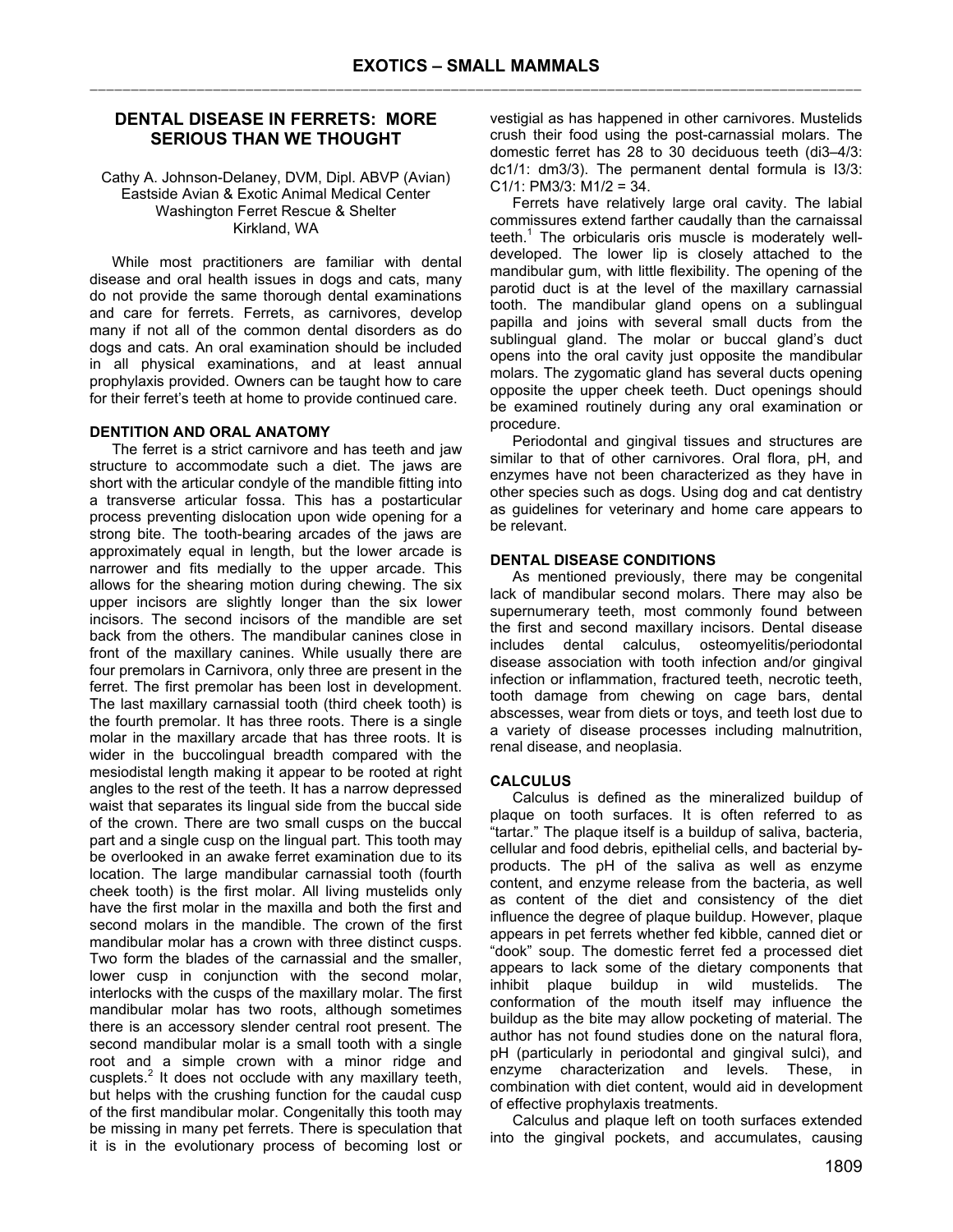gingivitis. Gingivitis left unchecked along with calculus and time contribute to periodontal disease where the tissue destruction extends into the periodontal ligaments and the bone itself. As this process continues, infection and inflammation can involve the tooth root and abscess, with permanent damage occurring to the tooth. There is also considerable pain with this process. Many ferrets presented for anorexia have severe dental disease that makes eating not only painful, but likely distasteful as well.

#### **ABSCESSES**

As mentioned above, abscess of a tooth may come from diseased gums, periodontal tissues, and underlying bone. Infection may also enter the tooth from the pulp cavity if it becomes exposed due to fracture or caries. In many cases by the time the abscess is discovered, the tooth is not longer viable, and there is enough periodontal disease and bone loss to make root canal and tooth retention not an option. Root canal in the ferret is difficult due to the extremely small size of the pulp cavity and in the canines, the added curvature. Radiographs are helpful to exam the roots and underlying structures. Abscesses should be drained, necrotic teeth and tissue removed, and in many cases packed with antimicrobial saturated hemostatic gel (Gel Foam, Pfizer, New York, NY) The gums may be sutured loosely over the opening not only to hold the gel in place, but to prevent impaction with food materials. Parenteral antibiotics, pain medications, and oral rinses will generally be successful.

## **FRACTURED AND LOST TEETH**

One of the most common presentations is fracture of the tips of the canine teeth, particularly the maxillary canines. Pet ferrets frequently bite and pull at their cage bars when they want out. They also fracture teeth during falls and during play when they hit walls and other obstacles. If presented immediately after the fracture and the pulp cavity is exposed, and the tooth is still viable, a superficial pulpectomy can be done in the canine tooth. This involves using a high speed burr into the pulp a few millimeters below the exposed surface, drying and sterilized on the pulp chamber, and filling with a composite as is done in other species. The danger is in overheating the pulp cavity and thence destroying the pulp in the process, which will lead to eventual necrosis. The author prefers to try and preserve canine teeth if possible particularly in young ferrets, but despite "drilling and filling" many proceed to fracture them again or progress to necrosis. Parenteral antibiotics should be instigated as well as oral rinses when doing endodontic procedures. Unfortunately, many fractures are unnoticed by owners, or owners are unaware of the pulp cavity exposure when the tip becomes fractured, and the tooth is non-viable or in the process of dying (painful upon cold probing usually) when the ferret is presented. Ferrets also lose teeth from dental disease, periodontal lesions, severe trauma to the tooth or from metabolic disease that causes bone loss. These may have not been noticed by the owner. It is important to determine if there are retained roots and eliminate the possibility of deep abscess. Radiographs are very useful to determine if remnants of teeth exist.

### **DIAGNOSIS, ASSESSMENT, AND TREATMENT**

The author has developed a grading system to assist in determining a dental program for each ferret. $3$  Stage 1 is gingivitis, with inflammation of the gingival due plaque. Some of the plaque may be mineralized (calculus), although buildup is usually fairly minimal. The gingiva will be erythematous, and may be slightly swollen along the edge abutting the teeth. These usually do not bleed when the pockets are probed.

Stage 2 is early periodontitis. The gingivitis has progressed to actual infection of the gums, periodontal tissues and even the bone, although the teeth are still firmly attached, and on radiographs roots are still viable. There may be gumline abscesses at this point and there may be some gingival recession or periodontal pocket formation. Up to 25% of the dental attachments may have been lost. For oral examination and probing in the awake ferret at this stage, the author first applies an oral lidocaine 2% gel (lidocaine gel, Henry Schein, Melville, NY) to the gingival areas.

Stage 3 is moderate periodontitis. Bleeding usually occurs during dental probing and affected teeth may have up to 50% loss of attachments. There may be root exposure. Some teeth may be slightly loosened. Abscesses are frequently found around the roots and accumulations of food and debris encountered in the periodontal/gingival pockets. Most ferrets require light sedation, parenteral analgesia, and topical dental anesthetics for a full oral exam at this stage.

Stage 4 is advanced periodontitis. There is greater than 50% loss of attachments, tooth roots are usually exposed due to gum and bone recession. on radiographs, tooth roots will show the lack of attachment and often degree of abscessation or destruction (lysis), and loss of viability. There is often blood and pus surrounding the tooth. The tooth may also be loose. This condition is painful and further examination requires heavy sedation, analgesia, or anesthesia. Teeth may be lost at this stage even if periodontal treatment is initiated using protocols used in dogs (including resection of gums, packing with an antibiotic gel, parenteral/oral antibiotics, brushing of the teeth).

Cleaning of ferret teeth should be done at least annually under anesthesia. Deep planing of the teeth and removal of calculi can be done utilizing a McColl's scaler which will fit under normal ferret gingiva. After gingival recess planing has been done, further removal of plaque can be done utilizing an ultrasonic dental cleaning system or by further hand scaling. Polishing of the teeth can be done utilizing a prophy cup on a low speed handpiece with a mild abrasive polish (Zircon-F, Henry Schein, Melville, NY). After rinsing and removal of debris, the teeth can be dried thoroughly and either a fluoride paste, varnish (several brands as used in dogs, Henry Schein, Melville, NY) can be applied or a sealant (Oravet, Merial, Duluth, GA) can be used.